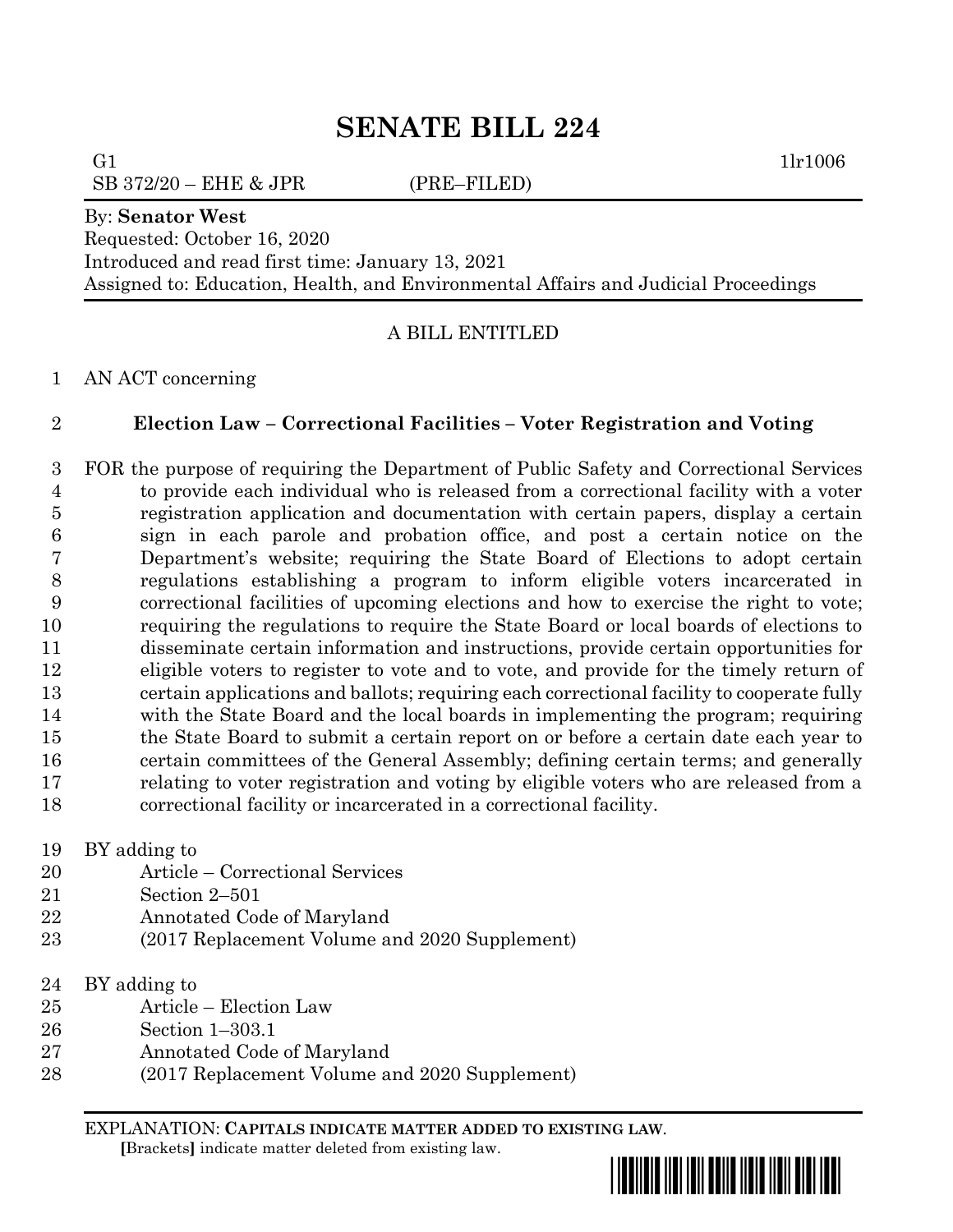- BY repealing and reenacting, without amendments,
- Article Election Law
- Section 3–102
- Annotated Code of Maryland
- (2017 Replacement Volume and 2020 Supplement)
- SECTION 1. BE IT ENACTED BY THE GENERAL ASSEMBLY OF MARYLAND, That the Laws of Maryland read as follows:
- 

## **Article – Correctional Services**

- **2–501.**
- **THE DEPARTMENT SHALL:**

 **(1) PROVIDE EACH INDIVIDUAL WHO IS RELEASED FROM A CORRECTIONAL FACILITY WITH A VOTER REGISTRATION APPLICATION AND DOCUMENTATION WITH THE INDIVIDUAL'S DISCHARGE PAPERS THAT INFORMS THE INDIVIDUAL THAT THE INDIVIDUAL'S VOTING RIGHTS HAVE BEEN RESTORED;**

 **(2) DISPLAY A SIGN IN EACH PAROLE AND PROBATION OFFICE, IN A CONSPICUOUS LOCATION WHERE NOTICES TO THE PUBLIC ARE CUSTOMARILY POSTED, INDICATING THAT ANY INDIVIDUAL WHO IS NO LONGER INCARCERATED HAS THE RIGHT TO VOTE; AND** 

 **(3) POST A NOTICE, IN A CONSPICUOUS LOCATION ON THE DEPARTMENT'S WEBSITE, INDICATING THAT ANY INDIVIDUAL WHO IS NO LONGER INCARCERATED HAS THE RIGHT TO VOTE.**

# **Article – Election Law**

**1–303.1.**

 **(A) (1) IN THIS SECTION THE FOLLOWING WORDS HAVE THE MEANINGS INDICATED.**

 **(2) "CORRECTIONAL FACILITY" MEANS A FACILITY FOR DETAINING OR CONFINING INDIVIDUALS THAT IS OPERATED BY A CORRECTIONAL UNIT.**

 **(3) "CORRECTIONAL UNIT" HAS THE MEANING STATED IN § 2–401(B) OF THE CORRECTIONAL SERVICES ARTICLE.**

**(4) "ELIGIBLE VOTER" MEANS AN INDIVIDUAL WHO:**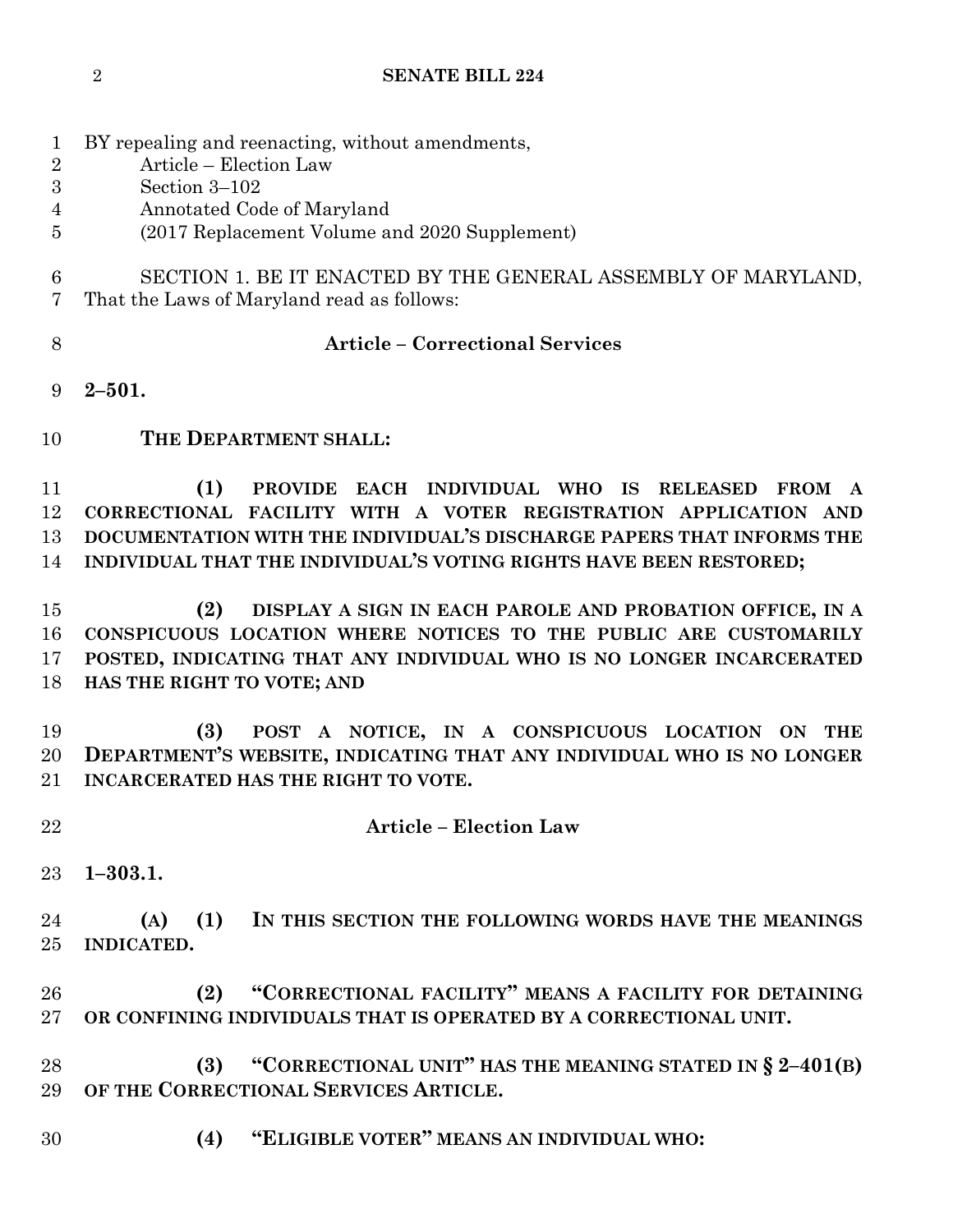**SENATE BILL 224** 3

**(I) IS INCARCERATED IN A CORRECTIONAL FACILITY; AND** 

 **(II) HAS THE RIGHT TO VOTE UNDER STATE LAW. (B) THE STATE BOARD SHALL ADOPT REGULATIONS ESTABLISHING A PROGRAM TO INFORM ELIGIBLE VOTERS OF UPCOMING ELECTIONS AND HOW ELIGIBLE VOTERS MAY EXERCISE THE RIGHT TO VOTE. (C) THE REGULATIONS ADOPTED UNDER SUBSECTION (B) OF THIS SECTION SHALL REQUIRE THE STATE BOARD OR LOCAL BOARDS TO: (1) DISSEMINATE INFORMATION ON ELIGIBILITY REQUIREMENTS TO REGISTER TO VOTE AND VOTER REGISTRATION APPLICATIONS TO ELIGIBLE VOTERS AT LEAST 30 DAYS BEFORE THE DEADLINE TO REGISTER TO VOTE BEFORE EACH ELECTION; (2) DISSEMINATE INSTRUCTIONS ON ABSENTEE VOTING, ABSENTEE BALLOT APPLICATIONS, AND ABSENTEE BALLOTS BEFORE EACH ELECTION IN A TIMELY MANNER; (3) PROVIDE FREQUENT OPPORTUNITIES FOR ELIGIBLE VOTERS TO REGISTER TO VOTE AND TO VOTE; AND (4) PROVIDE FOR THE TIMELY RETURN OF VOTER REGISTRATION APPLICATIONS, ABSENTEE BALLOT APPLICATIONS, AND ABSENTEE BALLOTS COMPLETED BY ELIGIBLE VOTERS. (D) EACH CORRECTIONAL FACILITY SHALL COOPERATE FULLY WITH THE STATE BOARD AND THE LOCAL BOARDS IN IMPLEMENTING THE PROGRAM REQUIRED UNDER THIS SECTION. (E) ON OR BEFORE JANUARY 15 EACH YEAR, THE STATE BOARD SHALL** 

 **SUBMIT A REPORT TO THE SENATE EDUCATION, HEALTH, AND ENVIRONMENTAL AFFAIRS COMMITTEE AND THE HOUSE WAYS AND MEANS COMMITTEE, IN ACCORDANCE WITH § 2–1257 OF THE STATE GOVERNMENT ARTICLE, THAT INCLUDES THE FOLLOWING INFORMATION, DISAGGREGATED BY CORRECTIONAL FACILITY:**

 **(1) THE NUMBER OF ELIGIBLE VOTERS WHO REGISTERED TO VOTE, ATTEMPTED TO VOTE, AND VOTED SUCCESSFULLY BY ABSENTEE BALLOT DURING THE IMMEDIATELY PRECEDING CALENDAR YEAR;**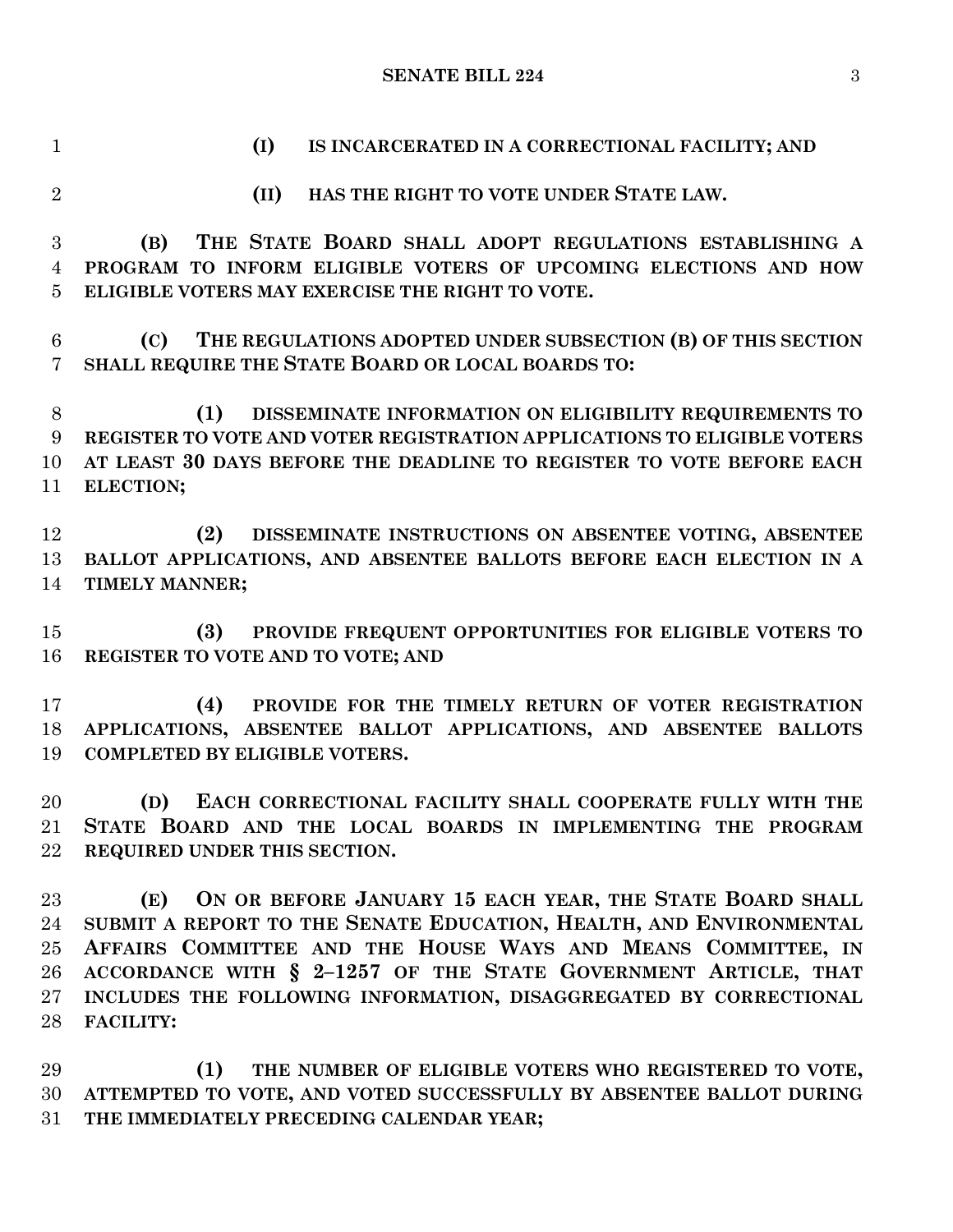#### **SENATE BILL 224**

 **(2) THE NUMBER OF TIMES THE STATE BOARD OR A LOCAL BOARD OF ELECTIONS VISITED EACH CORRECTIONAL FACILITY DURING THE IMMEDIATELY PRECEDING CALENDAR YEAR, THE DURATION OF EACH VISIT, AND A DESCRIPTION OF THE WORK DONE AT EACH CORRECTIONAL FACILITY;**

 **(3) A DESCRIPTION OF ANY OBSTACLES TO IMPLEMENTING THIS SECTION OR § 2–501 OF THE CORRECTIONAL SERVICES ARTICLE; AND** 

## **(4) ANY RECOMMENDATIONS FOR IMPROVING THE IMPLEMENTATION OF THIS SECTION OR § 2–501 OF THE CORRECTIONAL SERVICES ARTICLE.**

3–102.

 (a) (1) Except as provided in subsection (b) of this section, an individual may become registered to vote if the individual:

- 12 (i) is a citizen of the United States;
- 13 (ii) is at least 16 years old;
- (iii) is a resident of the State as of the day the individual seeks to register; and
- (iv) registers pursuant to this title.

 (2) Notwithstanding paragraph (1)(ii) of this subsection, an individual under the age of 18 years:

 (i) may vote in a primary election in which candidates are nominated for a general or special election that will occur when the individual is at least 18 years old; and

- 22 (ii) may not vote in any other election.
- (b) An individual is not qualified to be a registered voter if the individual:

 (1) has been convicted of a felony and is currently serving a court–ordered sentence of imprisonment for the conviction;

 (2) is under guardianship for mental disability and a court of competent jurisdiction has specifically found by clear and convincing evidence that the individual cannot communicate, with or without accommodations, a desire to participate in the voting process; or

(3) has been convicted of buying or selling votes.